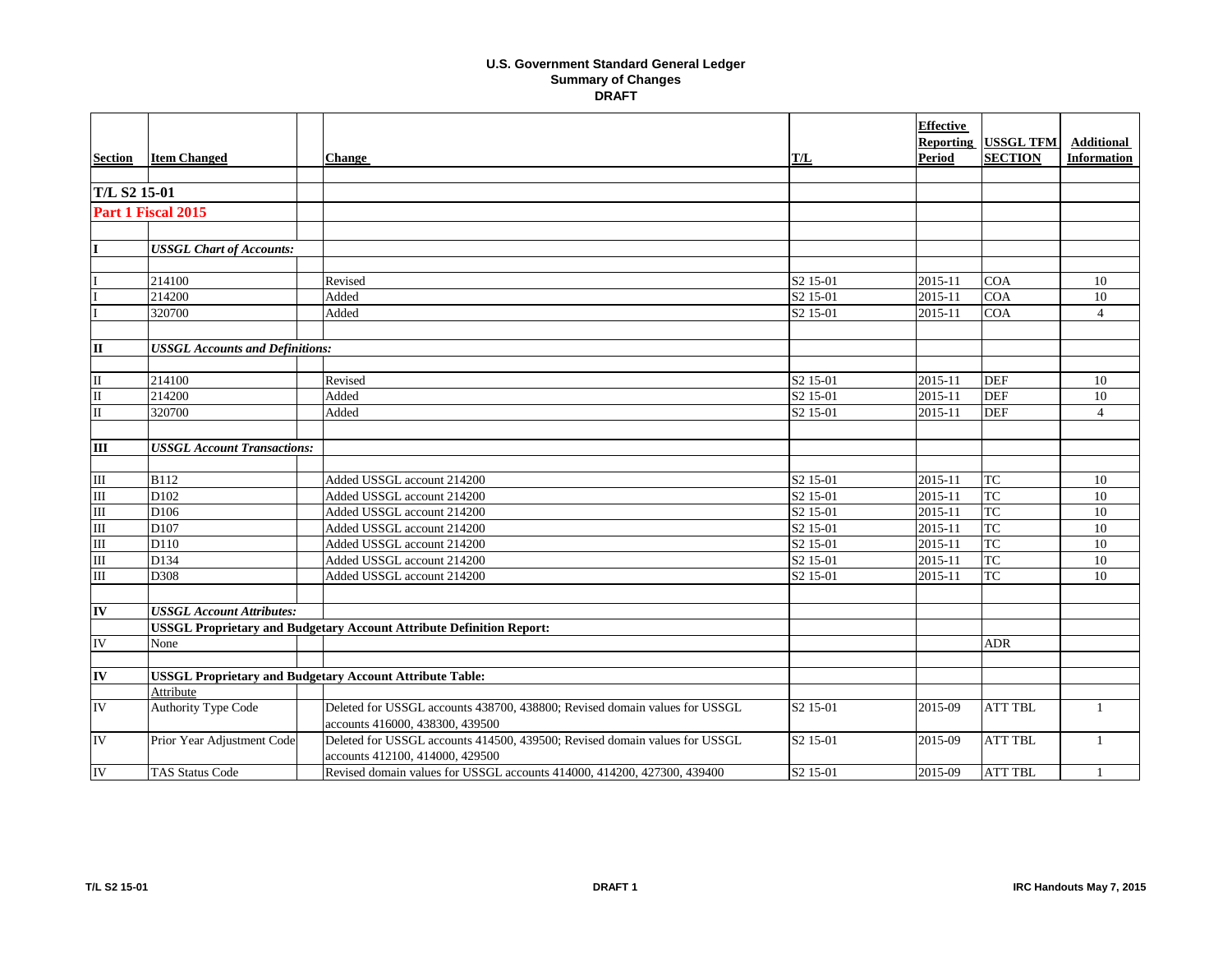|                         |                                                       |                                                                                                                                                                                                                                               |                      | <b>Effective</b><br><b>Reporting</b> | <b>USSGL TFM</b>       | <b>Additional</b>  |
|-------------------------|-------------------------------------------------------|-----------------------------------------------------------------------------------------------------------------------------------------------------------------------------------------------------------------------------------------------|----------------------|--------------------------------------|------------------------|--------------------|
| <b>Section</b>          | <b>Item Changed</b>                                   | <b>Change</b>                                                                                                                                                                                                                                 | T/L                  | <b>Period</b>                        | <b>SECTION</b>         | <b>Information</b> |
| <b>IV</b>               | <b>GTAS Fund Type Code</b>                            | Revised domain values for USSGL accounts 411100, 411200, 411500, 411700, 411800,<br>412400, 412500, 412800, 412900, 414200, 414900, 415400, 417300, 419900, 435500,<br>435600, 435700, 438200, 438300, 439100, 439400, 439600, 439700, 439800 | S <sub>2</sub> 15-01 | 2015-09                              | <b>ATT TBL</b>         |                    |
|                         | <b>USSGL</b>                                          |                                                                                                                                                                                                                                               |                      |                                      |                        |                    |
| IV                      | 214200                                                | Added                                                                                                                                                                                                                                         | S <sub>2</sub> 15-01 | 2015-11                              | <b>ATT TBL</b>         | 10                 |
| IV                      | 292000                                                | Deleted Trading Partner Agency Identifier, Deleted Trading Partner Main Account Code,<br>Revised Federal Non-Federal Code attribute domain values from "F/N" to "N"                                                                           | S <sub>2</sub> 15-01 | 2015-09                              | <b>ATT TBL</b>         | $\overline{2}$     |
| IV                      | 320700                                                | Added                                                                                                                                                                                                                                         | S2 15-01             | 2015-11                              | <b>ATT TBL</b>         | $\overline{4}$     |
| IV                      | 412500                                                | Deleted Credit Cohort Year; Revised Financing Account Code attribute domain values<br>from "D/G/N" to "N"                                                                                                                                     | S <sub>2</sub> 15-01 | 2015-11                              | <b>ATT TBL</b>         | 1                  |
| IV                      | 413000                                                | Deleted BEA Category Code                                                                                                                                                                                                                     | S2 15-01             | 2015-09                              | <b>ATT TBL</b>         | $\mathbf{1}$       |
| IV                      | 439300                                                | Revised Reduction Type Code attribute domain values from "ATB/OTR/SEQ" to<br>"OTR/SEQ                                                                                                                                                         | S2 15-01             | 2015-09                              | <b>ATT TBL</b>         | -1                 |
| IV                      | 442000                                                | Deleted Credit Cohort Year; Revised Financing Account Code attribute domain values<br>from "D/G/N" to "N"                                                                                                                                     | S2 15-01             | 2015-09                              | <b>ATT TBL</b>         | $\mathbf{1}$       |
| IV                      | 443000                                                | Deleted Credit Cohort Year; Revised Financing Account Code attribute domain values<br>from "D/G/N" to "N"                                                                                                                                     | S <sub>2</sub> 15-01 | 2015-09                              | <b>ATT TBL</b>         | $\mathbf{1}$       |
| IV                      | 488200                                                | Revised Year of Budget Authority Indicator attribute domain values from "NEW/BAL" to<br>'BAL"                                                                                                                                                 | S <sub>2</sub> 15-01 | 2015-09                              | <b>ATT TBL</b>         | $\mathbf{1}$       |
| IV                      | 498200                                                | Deleted Year of Budget Authority Indicator                                                                                                                                                                                                    | S <sub>2</sub> 15-01 | 2015-09                              | <b>ATT TBL</b>         |                    |
| IV                      | 590900                                                | Revised Federal Non-Federal Code attribute domain values from "F/G/N" to "F/N/Z"                                                                                                                                                              | S <sub>2</sub> 15-01 | 2015-11                              | <b>ATT TBL</b>         | $\overline{4}$     |
| IV                      | 633000                                                | Revised Federal Non-Federal Code attribute domain values from "F/G/N" to "F/N/Z"                                                                                                                                                              | S2 15-01             | 2015-11                              | <b>ATT TBL</b>         | $\overline{4}$     |
| IV                      | 750000                                                | Revised Federal Non-Federal Code attribute domain values from "G/N" to "N/Z"                                                                                                                                                                  | S <sub>2</sub> 15-01 | 2015-11                              | <b>ATT TBL</b>         | $\overline{4}$     |
| $\overline{\mathbf{V}}$ | <b>USSGL Crosswalks to Standard External Reports:</b> |                                                                                                                                                                                                                                               |                      |                                      |                        |                    |
|                         | <b>Balance Sheet:</b>                                 |                                                                                                                                                                                                                                               |                      |                                      |                        |                    |
| $\overline{\mathsf{V}}$ | Line                                                  |                                                                                                                                                                                                                                               |                      |                                      |                        |                    |
| $\overline{\mathsf{V}}$ |                                                       | Added USSGL account 137300                                                                                                                                                                                                                    | S <sub>2</sub> 15-01 | 2015-09                              | <b>BS</b>              | $\overline{2}$     |
| $\overline{\mathsf{V}}$ | $\mathbf{8}$                                          | Revised Federal Non-Federal Code attribute domain values from "N" to "E/N" for USSGL<br>accounts 161800 and 162000                                                                                                                            | S <sub>2</sub> 15-01 | 2015-09                              | <b>BS</b>              | $\overline{2}$     |
| $\overline{\mathsf{V}}$ | 18                                                    | Added USSGL Account 214200                                                                                                                                                                                                                    | S <sub>2</sub> 15-01 | 2015-11                              | <b>BS</b>              | $\overline{4}$     |
| $\overline{\mathsf{V}}$ | 23                                                    | Added USSGL Account 214200                                                                                                                                                                                                                    | S <sub>2</sub> 15-01 | 2015-11                              | <b>BS</b>              | $\overline{4}$     |
| $\overline{V}$          | 32                                                    | Revised Federal Non-Federal Code attribute domain values from "F/G/N" to "F/N/Z" for<br>USSGL accounts 590900 and 633000                                                                                                                      | S <sub>2</sub> 15-01 | 2015-11                              | <b>BS</b>              | $\overline{4}$     |
| $\overline{\mathbf{V}}$ | 32                                                    | Revised Federal Non-Federal Code attribute domain values from "G/N" to "N/Z" for<br>USSGL account 750000                                                                                                                                      | S <sub>2</sub> 15-01 | 2015-11                              | $\overline{\text{BS}}$ | $\overline{4}$     |
| $\overline{\mathbf{V}}$ | 33                                                    | Revised Federal Non-Federal Code attribute domain values from "F/G/N" to "F/N/Z" for<br>USSGL accounts 590900 and 633000                                                                                                                      | S <sub>2</sub> 15-01 | 2015-11                              | <b>BS</b>              | $\overline{4}$     |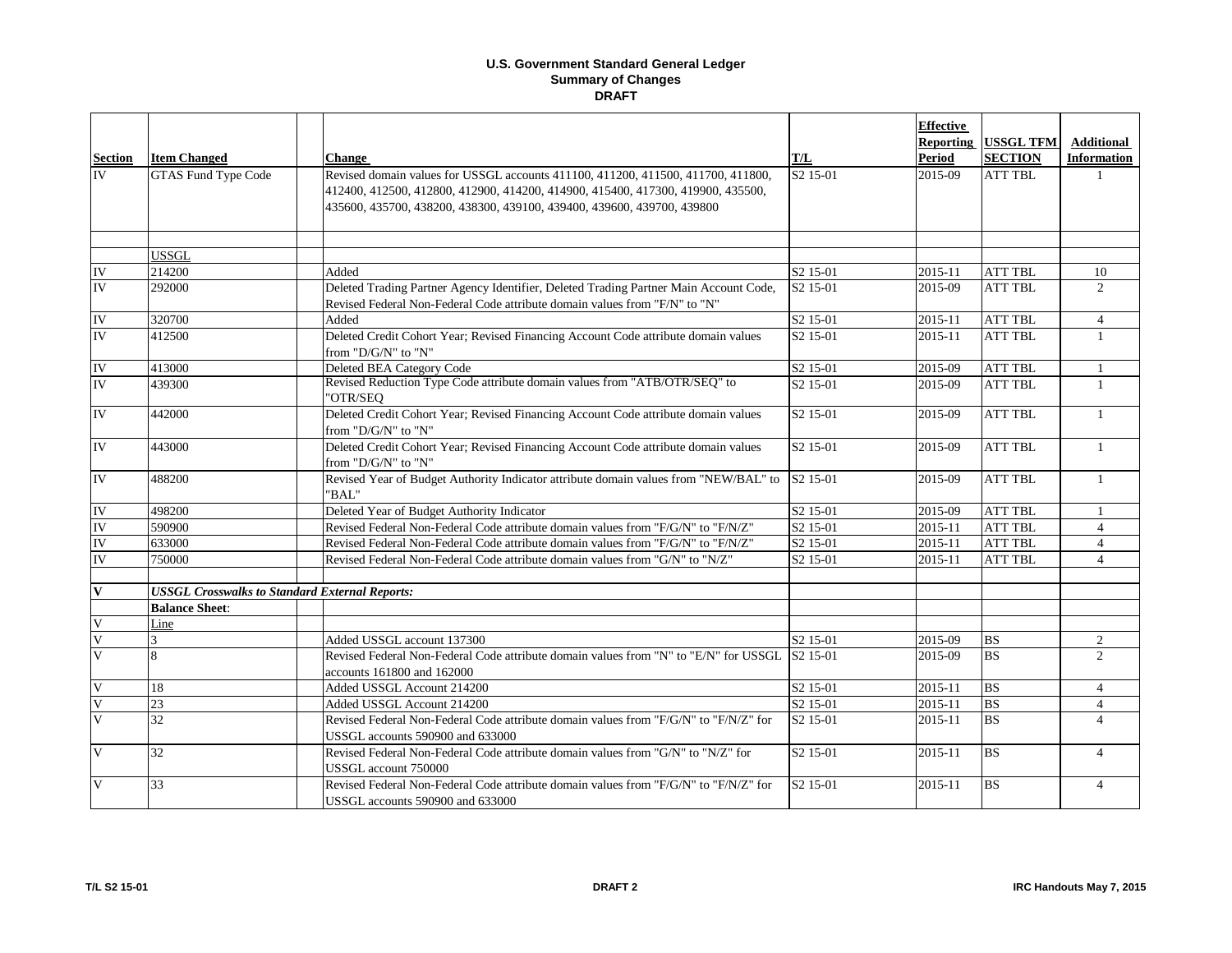| <b>Section</b>               | <b>Item Changed</b>                          | <b>Change</b>                                                                                                                                     | T/L                  | <b>Effective</b><br>Reporting<br>Period | <b>USSGL TFM</b><br><b>SECTION</b> | <b>Additional</b><br><b>Information</b> |
|------------------------------|----------------------------------------------|---------------------------------------------------------------------------------------------------------------------------------------------------|----------------------|-----------------------------------------|------------------------------------|-----------------------------------------|
| $\mathbf{V}$                 | 33                                           | Revised Federal Non-Federal Code attribute domain values from "G/N" to "N/Z" for<br>USSGL account 750000                                          | S <sub>2</sub> 15-01 | 2015-11                                 | <b>BS</b>                          | $\overline{4}$                          |
| V                            | Footnote                                     |                                                                                                                                                   |                      |                                         |                                    |                                         |
| $\overline{\mathsf{V}}$      | None                                         |                                                                                                                                                   |                      |                                         | <b>BS</b>                          |                                         |
|                              |                                              |                                                                                                                                                   |                      |                                         |                                    |                                         |
|                              | <b>Statement of Net Cost:</b>                |                                                                                                                                                   |                      |                                         |                                    |                                         |
| $\mathbf{V}$                 | Line                                         |                                                                                                                                                   |                      |                                         |                                    |                                         |
| $\overline{\mathsf{V}}$      |                                              | Revised Federal Non-Federal Code attribute domain values from "F/G/N" to "F/N/Z" for<br>USSGL account 633000                                      | S <sub>2</sub> 15-01 | 2015-11                                 | <b>SNC</b>                         | $\overline{4}$                          |
| $\overline{\mathbf{V}}$      |                                              | Revised Federal Non-Federal Code attribute domain values from "G/N" to "N/Z" for<br>USSGL account 750000                                          | S <sub>2</sub> 15-01 | 2015-11                                 | <b>SNC</b>                         | $\overline{4}$                          |
| $\overline{\mathbf{V}}$      | $\mathfrak{D}$                               | Revised Federal Non-Federal Code attribute domain values from "F/G/N/Z" to "F/N/Z" for S2 15-01<br>USSGL account 590000                           |                      | 2015-11                                 | <b>SNC</b>                         | $\overline{4}$                          |
| $\mathbf{V}$                 | $\overline{c}$                               | Revised Federal Non-Federal Code attribute domain values from "F/N" to "F/N/Z" for<br>USSGL account 590900                                        | S <sub>2</sub> 15-01 | 2015-11                                 | <b>SNC</b>                         | $\overline{4}$                          |
| $\overline{\mathbf{V}}$      | 6                                            | Revised Federal Non-Federal Code attribute domain values from "G/N" to "N/Z" for<br>USSGL account 750000                                          | S <sub>2</sub> 15-01 | 2015-11                                 | <b>SNC</b>                         | $\overline{4}$                          |
| $\overline{V}$               | $\overline{7}$                               | Revised Federal Non-Federal Code attribute domain values from "F/G/N/Z" to "F/N/Z" for $\vert S2 \ 15{\text -}01 \rangle$<br>USSGL account 590000 |                      | 2015-11                                 | <b>SNC</b>                         | $\overline{4}$                          |
| $\overline{\mathbf{V}}$      | $\overline{7}$                               | Revised Federal Non-Federal Code attribute domain values from "F/G/N" to "F/N/Z" for<br>USSGL account 590900                                      | S <sub>2</sub> 15-01 | 2015-11                                 | <b>SNC</b>                         | $\overline{4}$                          |
|                              |                                              |                                                                                                                                                   |                      |                                         |                                    |                                         |
| $\overline{\mathsf{V}}$<br>V | Footnote                                     |                                                                                                                                                   |                      |                                         |                                    |                                         |
|                              | None                                         |                                                                                                                                                   |                      |                                         | <b>SNC</b>                         |                                         |
|                              | <b>Statement of Changes in Net Position:</b> |                                                                                                                                                   |                      |                                         |                                    |                                         |
| $\overline{\mathsf{V}}$      | Line                                         |                                                                                                                                                   |                      |                                         |                                    |                                         |
|                              | None                                         |                                                                                                                                                   |                      |                                         | <b>SCNP</b>                        |                                         |
|                              |                                              |                                                                                                                                                   |                      |                                         |                                    |                                         |
| $\overline{\mathbf{V}}$      | Footnote                                     |                                                                                                                                                   |                      |                                         |                                    |                                         |
|                              | None                                         |                                                                                                                                                   |                      |                                         | <b>SCNP</b>                        |                                         |
|                              |                                              |                                                                                                                                                   |                      |                                         |                                    |                                         |
|                              | <b>Statement of Custodial Activity:</b>      |                                                                                                                                                   |                      |                                         |                                    |                                         |
|                              |                                              |                                                                                                                                                   |                      |                                         |                                    |                                         |
| V                            | Line                                         |                                                                                                                                                   |                      |                                         |                                    |                                         |
| $\overline{\mathbf{V}}$      | None                                         |                                                                                                                                                   |                      |                                         | <b>SCA</b>                         |                                         |
|                              |                                              |                                                                                                                                                   |                      |                                         |                                    |                                         |
| $\overline{\mathbf{V}}$      | Footnote                                     |                                                                                                                                                   |                      |                                         |                                    |                                         |
|                              | None                                         |                                                                                                                                                   |                      |                                         | <b>SCA</b>                         |                                         |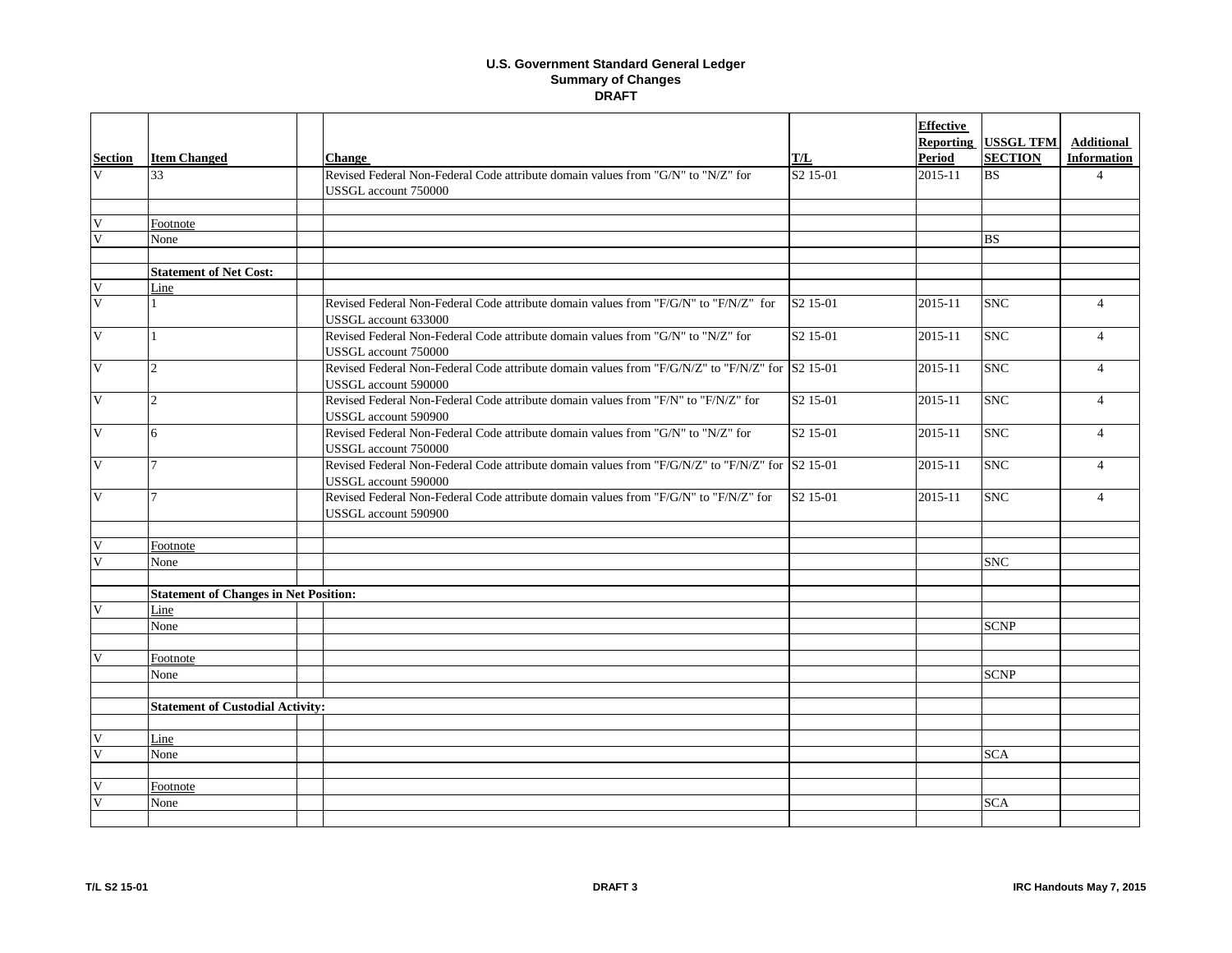|                         |                                          |                                                                                                                                                            |                      | <b>Effective</b> |                            |                    |
|-------------------------|------------------------------------------|------------------------------------------------------------------------------------------------------------------------------------------------------------|----------------------|------------------|----------------------------|--------------------|
|                         |                                          |                                                                                                                                                            |                      | <b>Reporting</b> | <b>USSGL TFM</b>           | <b>Additional</b>  |
| <b>Section</b>          | <b>Item Changed</b>                      | <b>Change</b>                                                                                                                                              | T/L                  | <b>Period</b>    | <b>SECTION</b>             | <b>Information</b> |
|                         | <b>Statement of Budgetary Resources:</b> |                                                                                                                                                            |                      |                  |                            |                    |
| $\mathbf V$             | Column                                   |                                                                                                                                                            |                      |                  |                            |                    |
| V                       | None                                     |                                                                                                                                                            |                      |                  | <b>SBR</b>                 |                    |
|                         |                                          |                                                                                                                                                            |                      |                  |                            |                    |
| V                       | Line                                     |                                                                                                                                                            |                      |                  |                            |                    |
| V                       | 1020                                     | Deleted GTAS Fund Type Code attribute domain values "EP/ER" from USSGL accounts<br>411500, 411700, 411800, and 412500                                      | S <sub>2</sub> 15-01 | 2015-09          | <b>SBR</b>                 | $\overline{2}$     |
| V                       | 1020                                     | Deleted GTAS Fund Type Code attribute domain values "EC/EM" from USSGL accounts<br>438200                                                                  | S <sub>2</sub> 15-01 | 2015-09          | <b>SBR</b>                 | 2                  |
| $\overline{\mathsf{v}}$ | 1020                                     | Deleted Authority Type Code Attribute from USSGL accounts 438700 and 438800                                                                                | S <sub>2</sub> 15-01 | 2015-09          | <b>SBR</b>                 | $\overline{2}$     |
| V                       | 1020                                     | Deleted GTAS Fund Type Code attribute domain values "EC/EG/EM/EP/ER" from<br>USSGL accounts 439600                                                         | S <sub>2</sub> 15-01 | 2015-09          | <b>SBR</b>                 | $\mathfrak{D}$     |
| V                       | 1290                                     | Deleted GTAS Fund Type Code attribute domain values "EP/ER" from USSGL accounts<br>411500, 411700, 411800, and 412500                                      | S <sub>2</sub> 15-01 | 2015-09          | <b>SBR</b>                 | 2                  |
| $\overline{\mathsf{v}}$ | 1290                                     | Deleted Authority Type Code Attribute from USSGL accounts 438700 and 438800                                                                                | S2 15-01             | 2015-09          | <b>SBR</b>                 | 2                  |
| V                       | 1490                                     | Revised GTAS Fund Type Code attribute domain values from "EG/EP/ER/ET" to<br>"EG/EP/ER/TR" for USSGL account 414200                                        | S <sub>2</sub> 15-01 | 2015-09          | <b>SBR</b>                 | 2                  |
| V                       | 1890                                     | Revised GTAS Fund Type Code attribute domain values from "EG/EP/ER/TR" to<br>'EG/EP/ER/ES/TR" for USSGL account 438200                                     | S <sub>2</sub> 15-01 | 2015-09          | <b>SBR</b>                 | 9                  |
| $\overline{\mathbf{V}}$ | Footnote                                 |                                                                                                                                                            |                      |                  |                            |                    |
| $\overline{\mathbf{V}}$ | None                                     |                                                                                                                                                            |                      |                  | <b>SBR</b>                 |                    |
|                         |                                          |                                                                                                                                                            |                      |                  |                            |                    |
|                         |                                          | SF 133: Report on Budget Execution and Budgetary Resources:                                                                                                |                      |                  |                            |                    |
|                         | Column                                   |                                                                                                                                                            |                      |                  |                            |                    |
| $\overline{\mathbf{V}}$ | Auth Type Code                           | Deleted Attribute from USSGL accounts 438700 and 438800 on lines 1020, 1080, 1132,<br>1133, and 1232                                                       | S <sub>2</sub> 15-01 | 2015-09          | SF 133                     | $\overline{2}$     |
| V                       | <b>Auth Type Code</b>                    | Deleted domain value "D" from USSGL account 438300 on line 1080                                                                                            | S <sub>2</sub> 15-01 | 2015-09          | $\overline{\text{SF}}$ 133 | $\overline{2}$     |
| $\overline{\mathsf{V}}$ | <b>BEA</b> Cat                           | Deleted Attribute from USSGL account 413000 on lines 1020 and 1138                                                                                         | S <sub>2</sub> 15-01 | 2015-09          | SF 133                     | $\overline{2}$     |
| $\overline{\mathbf{V}}$ | Year of BA                               | Deleted Attribute from USSGL account 498200 on lines 1020, 1080, 2001, 2002, 2003,<br>2101, 2102, 2103, 2501, 2502, 3010, 3011, 3020, 4011, 4101, and 4110 | S <sub>2</sub> 15-01 | 2015-09          | SF 133                     | $\overline{2}$     |
| $\mathbf V$             | Year of BA                               | Deleted domain value "NEW" from USSGL account 488200 on lines 2501 and 2502                                                                                | S <sub>2</sub> 15-01 | 2015-09          | SF 133                     | $\overline{2}$     |
| $\overline{\mathsf{V}}$ |                                          | Deleted Attribute from USSGL account 439500 on lines 1134, 1234, 1522, 1622, 1725,                                                                         | S <sub>2</sub> 15-01 | 2015-09          | SF 133                     | $\overline{2}$     |
|                         | PY Adj                                   | and 1824                                                                                                                                                   |                      |                  |                            |                    |
| $\overline{\mathsf{V}}$ | Trans. Code                              | Revised domains from "X/K/N" to "N" for USSGL account 438200 on line 1823                                                                                  | S <sub>2</sub> 15-01 | 2015-09          | SF 133                     | $\overline{2}$     |
| $\overline{\mathbf{V}}$ |                                          | Deleted domain values "EP/ER" from USSGL accounts 411500, 411700, 411800, and                                                                              | S <sub>2</sub> 15-01 | 2015-09          | SF 133                     | $\overline{2}$     |
|                         | Fund Type                                | 412500 on lines 1020, 1080, 1100, 1170, 1200, and 1270                                                                                                     |                      |                  |                            |                    |
| V                       | Fund Type                                | Deleted domain values "EC/EG/EM/EP/ER/TR" from USSGL account 439600 on line<br>1020                                                                        | S <sub>2</sub> 15-01 | 2015-09          | SF 133                     | $\overline{2}$     |
| $\overline{\mathbf{V}}$ | <b>Financing Account Code</b>            | Deleted domain values "D/G" from USSGL accounts 412500, 442000, and 443000 on lines S2 15-01<br>1020, 1200, 2401, 2402, 2501, 2503 and 2504                |                      | 2015-09          | SF 133                     | $\overline{2}$     |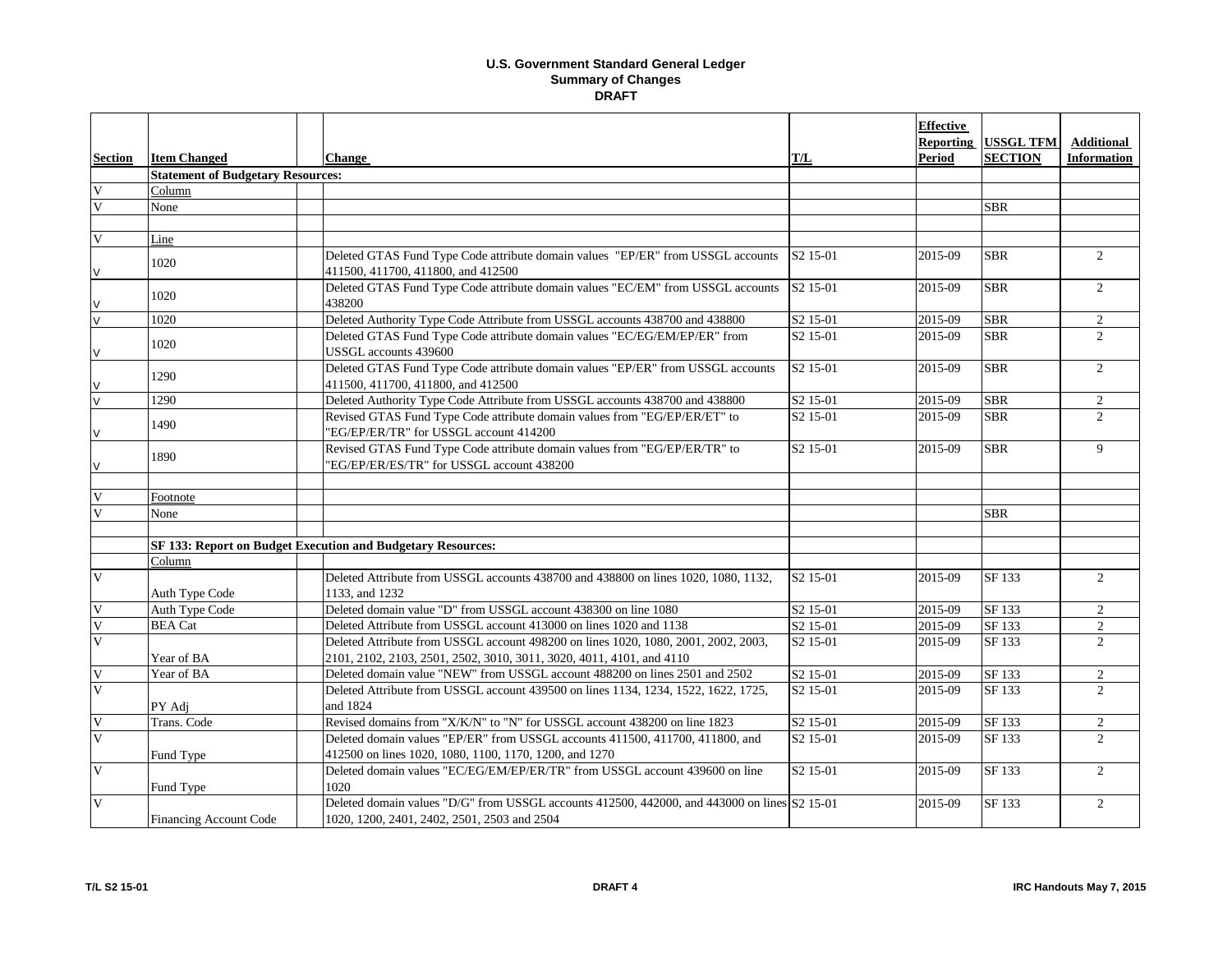|                         |                                          |                                                                                            |                      | <b>Effective</b><br>Reporting | <b>USSGL TFM</b> | <b>Additional</b>  |
|-------------------------|------------------------------------------|--------------------------------------------------------------------------------------------|----------------------|-------------------------------|------------------|--------------------|
| <b>Section</b>          | <b>Item Changed</b>                      | <b>Change</b>                                                                              | T/L                  | <b>Period</b>                 | <b>SECTION</b>   | <b>Information</b> |
|                         |                                          |                                                                                            |                      |                               |                  |                    |
|                         | Line                                     |                                                                                            |                      |                               |                  |                    |
| $\overline{\mathsf{V}}$ |                                          | Revised GTAS Fund Type Code Attribute domain value from "ET" to "ES/ET" for                | S <sub>2</sub> 15-01 | 2015-09                       | SF 133           | 9                  |
|                         | 1823                                     | USSGL account 438200                                                                       |                      |                               |                  |                    |
|                         |                                          |                                                                                            |                      |                               |                  |                    |
|                         | Footnote                                 |                                                                                            |                      |                               |                  |                    |
|                         | None                                     |                                                                                            |                      |                               | SF 133           |                    |
|                         | Schedule P: Program and Financing (P&F): |                                                                                            |                      |                               |                  |                    |
|                         | Column                                   |                                                                                            |                      |                               |                  |                    |
|                         |                                          | Deleted Attribute from USSGL accounts 438700 and 438800 on lines 1020, 1132, 1133,         | S <sub>2</sub> 15-01 | 2015-09                       | P&F              | $\overline{2}$     |
| V                       | Auth Type Code                           | and 1232                                                                                   |                      |                               |                  |                    |
| $\overline{\mathbf{V}}$ | <b>BEA</b> Cat                           | Deleted Attribute from USSGL account 413000 on lines 1020 and 1138                         | S <sub>2</sub> 15-01 | 2015-09                       | P&F              | $\overline{2}$     |
| $\overline{\mathbf{V}}$ | <b>Borrow Source</b>                     | Revised domain value from "T" to "F/P/T" for USSGL account 414500 on line 5082             | S <sub>2</sub> 15-01 | 2015-09                       | P&F              | $\overline{c}$     |
|                         |                                          | Revised domain value from "F" to "F/G" for USSGL account 259000 on lines 5080 and          | S <sub>2</sub> 15-01 | 2015-09                       | P&F              | $\overline{2}$     |
| V                       | Fed/NonFed                               | 5081                                                                                       |                      |                               |                  |                    |
|                         |                                          | Deleted Attribute from USSGL account 498200 on lines 0900, 1020, 3010, 3011, 3020,         | S2 15-01             | 2015-09                       | P&F              | $\overline{2}$     |
| V                       | Year of BA                               | 4011, 4101, and 4110                                                                       |                      |                               |                  |                    |
|                         |                                          | Deleted Attribute from USSGL accounts 414500 and 439500 on lines 1134, 1234, 1522,         | S <sub>2</sub> 15-01 | 2015-09                       | P&F              | $\overline{2}$     |
| V                       | PY Adj                                   | 1622, 1725, 1824, and 5082                                                                 |                      |                               |                  |                    |
|                         |                                          | Deleted domain values "EP/ER" from USSGL accounts 411500, 411700, 411800, and              | S <sub>2</sub> 15-01 | 2015-09                       | P&F              | $\overline{2}$     |
| V                       | Fund Type                                | 412500 on lines 1020, 1100, 1170, 1200, and 1270                                           |                      |                               |                  |                    |
|                         |                                          | Deleted domain values "EC/EG/EM/EP/ER/TR" from USSGL account 439600 on line                | S2 15-01             | 2015-09                       | P&F              | $\overline{2}$     |
| V                       | Fund Type                                | 1020                                                                                       | S <sub>2</sub> 15-01 | 2015-09                       | P&F              | $\overline{2}$     |
|                         |                                          | Revised domains from "X/K/N" to "N" for USSGL accounts 438200, 442000, 443000,             |                      |                               |                  |                    |
| V                       | Trans. Code                              | 445000, 451000, 461000, 462000, 463000, 470000, and 47200 on lines 1823 and 1941           |                      |                               |                  |                    |
|                         |                                          | Revised domains from "K/N" to "N" for USSGL accounts 415800, 438200, 438300,               | S <sub>2</sub> 15-01 | 2015-09                       | P&F              | $\overline{2}$     |
| V                       | Trans. Code                              | 438400, 439800, and 465000 on lines 1953, 5092, 5098, 5099, and 5100                       |                      |                               |                  |                    |
|                         |                                          | Revised domains from "X/K/N" to "X/N" for USSGL accounts 415800, 438200, 438300,           | S2 15-01             | 2015-09                       | P&F              | $\overline{2}$     |
| V                       | Trans. Code                              | 438400, and 439800 on lines 5090 and 5096                                                  |                      |                               |                  |                    |
| V                       | <b>Financing Account Code</b>            | Deleted domain values "D/G" from USSGL account 412500 on lines 1020 and 1200               | S <sub>2</sub> 15-01 | 2015-09                       | P&F              | $\overline{2}$     |
|                         |                                          | Revised domain values from "N" to "D/G/N" for USSGL accounts 445000, 451000,               | S <sub>2</sub> 15-01 | 2015-09                       | P&F              | $\overline{2}$     |
|                         |                                          | 461000, 462000, 463000, 465000, 47000, and 472000 on lines 1940, 1941, 1951, and           |                      |                               |                  |                    |
| V                       | <b>Financing Account Code</b>            | 1953                                                                                       |                      |                               |                  |                    |
|                         |                                          |                                                                                            |                      |                               |                  |                    |
|                         | Line                                     |                                                                                            |                      |                               |                  |                    |
|                         | 1823                                     | Revised GTAS Fund Type Code Attribute domain value from "ET" to "ES/ET" for                | $S2$ 15-01           | 2015-09                       | P&F              | 9                  |
| $\mathbf{V}$            |                                          | USSGL account 438200                                                                       |                      |                               |                  |                    |
|                         | 5092                                     | Added a row for GTAS Fund Type Code Attribute domain value "ES" for USSGL account S2 15-01 |                      | 2015-09                       | P&F              | 9                  |
| V                       |                                          | 438200                                                                                     |                      |                               |                  |                    |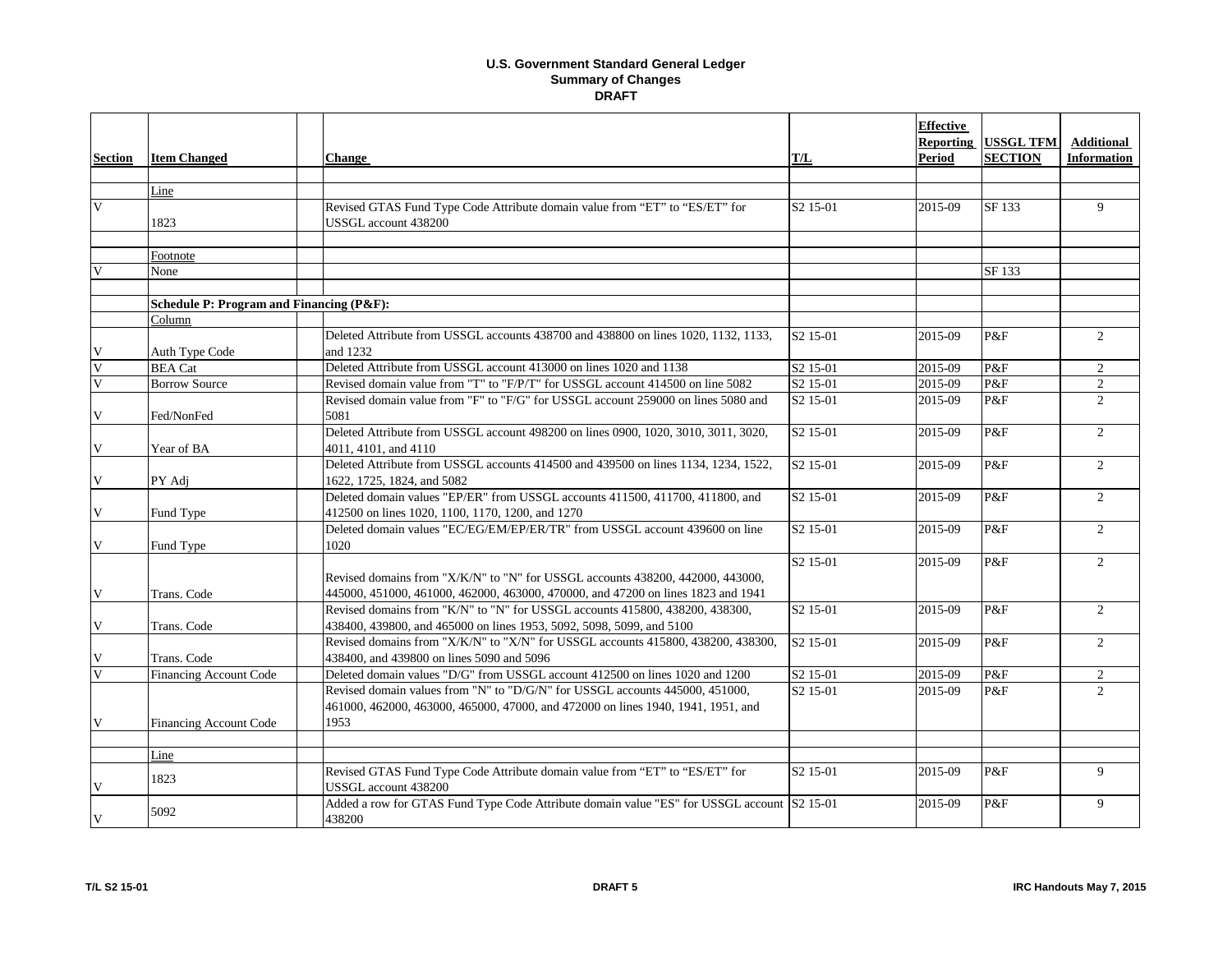|                |                                                     |                                                                                                                         |                      | <b>Effective</b> |                            |                          |
|----------------|-----------------------------------------------------|-------------------------------------------------------------------------------------------------------------------------|----------------------|------------------|----------------------------|--------------------------|
|                |                                                     |                                                                                                                         |                      |                  | <b>Reporting USSGL TFM</b> | <b>Additional</b>        |
| <b>Section</b> | <b>Item Changed</b>                                 | <b>Change</b>                                                                                                           | T/L                  | <b>Period</b>    | <b>SECTION</b>             | <b>Information</b>       |
|                |                                                     |                                                                                                                         |                      |                  |                            |                          |
|                | Footnote                                            |                                                                                                                         |                      |                  |                            |                          |
| $\mathbf{V}$   | None                                                |                                                                                                                         |                      |                  | P&F                        |                          |
|                |                                                     |                                                                                                                         |                      |                  |                            |                          |
| VI             | <b>USSGL Crosswalks to Reclassified Statements:</b> |                                                                                                                         |                      |                  |                            |                          |
|                | <b>Reclassified Balance Sheet:</b>                  |                                                                                                                         |                      |                  |                            |                          |
|                | Column                                              |                                                                                                                         |                      |                  |                            |                          |
| VI             | None                                                |                                                                                                                         |                      |                  | <b>RBS</b>                 |                          |
|                |                                                     |                                                                                                                         |                      |                  |                            |                          |
| VI             | Line                                                |                                                                                                                         |                      |                  |                            |                          |
| VI             | 2.3                                                 | Added USSGL accounts 138000, 138100, 138500, 138900, 164200, 164300, 164400,<br>164500, 164600 and 164700               | S <sub>2</sub> 15-01 | 2015-11          | <b>RBS</b>                 | $\mathfrak{Z}$           |
| VI             | 2.4                                                 | Deleted USSGL accounts 138000, 138100, 138500, 138900, 164200, 164300, 164400,<br>164500, 164600 and 164700             | S <sub>2</sub> 15-01 | 2015-11          | <b>RBS</b>                 | $\overline{3}$           |
| VI             | 2.7                                                 | Revised Federal Non-Federal Code attribute domain value from "N" to "E/N" for USSGL<br>account 161800                   | S <sub>2</sub> 15-01 | 2015-09          | <b>RBS</b>                 | $\overline{2}$           |
| VI             | 6.2                                                 | Deleted Additional Information "2" for USSGL account 214100                                                             | S <sub>2</sub> 15-01 | 2015-09          | <b>RBS</b>                 | $\overline{2}$           |
| VI             | 6.2                                                 | Added USSGL Account 214200                                                                                              | S <sub>2</sub> 15-01 | 2015-11          | <b>RBS</b>                 | $\overline{4}$           |
| VI             | 7.4                                                 | Added USSGL Account 214200                                                                                              | S <sub>2</sub> 15-01 | 2015-11          | <b>RBS</b>                 | $\overline{4}$           |
| VI             | 9.1                                                 | Revised Federal Non-Federal Code attribute domain value from "F/G/N" to "F/N/Z" for<br>USSGL accounts 590900 and 633000 | S <sub>2</sub> 15-01 | 2015-11          | <b>RBS</b>                 | $\overline{\mathcal{L}}$ |
| VI             | 9.1                                                 | Revised Federal Non-Federal Code attribute domain value from "G/N" to "N/Z" for<br>USSGL account 750000                 | S <sub>2</sub> 15-01 | 2015-11          | <b>RBS</b>                 | $\overline{4}$           |
| VI             | 9.2                                                 | Added USSGL account 320700                                                                                              | S <sub>2</sub> 15-01 | 2015-11          | <b>RBS</b>                 | $\overline{4}$           |
| VI             | 9.2                                                 | Revised Federal Non-Federal Code attribute domain value from "F/G/N" to "F/N/Z" for<br>USSGL accounts 590900 and 633000 | S <sub>2</sub> 15-01 | 2015-11          | <b>RBS</b>                 | $\overline{4}$           |
| VI             | 9.2                                                 | Revised Federal Non-Federal Code attribute domain value from "G/N" to "N/Z" for<br>USSGL account 750000                 | S2 15-01             | 2015-11          | <b>RBS</b>                 | $\overline{4}$           |
| VI             | Footnote                                            |                                                                                                                         |                      |                  |                            |                          |
| VI             | None                                                |                                                                                                                         |                      |                  | <b>RBS</b>                 |                          |
|                | <b>Reclassified Statement of Net Cost</b>           |                                                                                                                         |                      |                  |                            |                          |
| VI             | Line                                                |                                                                                                                         |                      |                  |                            |                          |
| VI             | 7.7                                                 | Revised Federal Non-Federal Code attribute domain value from "G" to "Z" for USSGL<br>accounts 633000 and 750000         | S <sub>2</sub> 15-01 | 2015-11          | <b>RSNC</b>                | $\overline{4}$           |
| VI             | 12.6                                                | Revised Federal Non-Federal Code attribute domain values from "G/Z" to "Z" for USSGL S2 15-01<br>accounts 590000        |                      | 2015-11          | <b>RSNC</b>                | $\overline{4}$           |
| VI             | 12.6                                                | Added USSGL account 590900                                                                                              | S2 15-01             | 2015-11          | <b>RSNC</b>                | $\overline{4}$           |
| VI             | Footnote                                            |                                                                                                                         |                      |                  |                            |                          |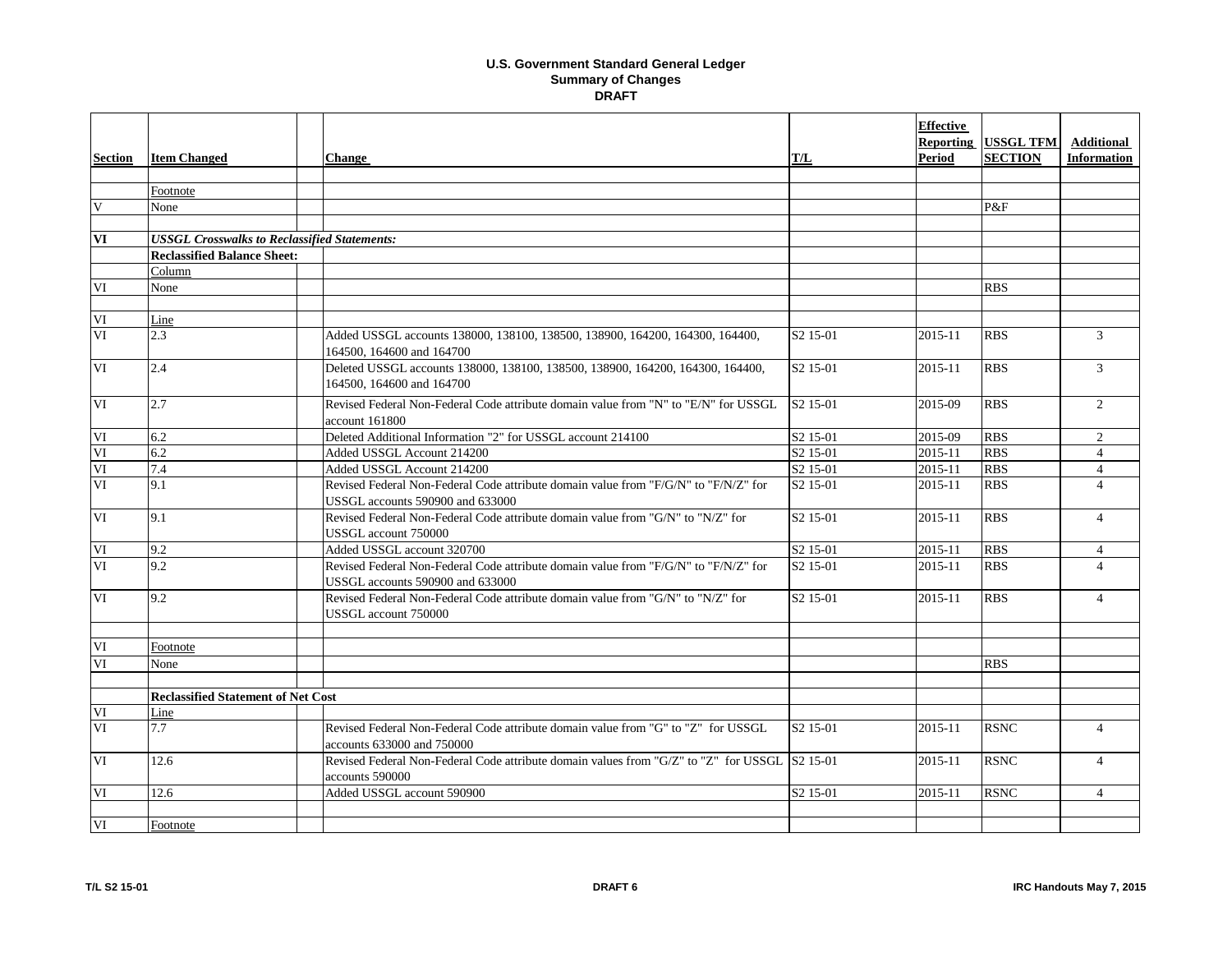|                |                                                          |                                                                                        |                       | <b>Effective</b> |                  |                    |
|----------------|----------------------------------------------------------|----------------------------------------------------------------------------------------|-----------------------|------------------|------------------|--------------------|
|                |                                                          |                                                                                        |                       | <b>Reporting</b> | <b>USSGL TFM</b> | <b>Additional</b>  |
| <b>Section</b> | <b>Item Changed</b>                                      | <b>Change</b>                                                                          | T/L                   | Period           | <b>SECTION</b>   | <b>Information</b> |
| VI             | None                                                     |                                                                                        |                       |                  | <b>RSNC</b>      |                    |
|                |                                                          |                                                                                        |                       |                  |                  |                    |
|                | <b>Reclassified Statement of Changes in Net Position</b> |                                                                                        |                       |                  |                  |                    |
| VI             | Line                                                     |                                                                                        |                       |                  |                  |                    |
| VI             | 7.1                                                      | Deleted USSGL account 310700                                                           | S <sub>2</sub> 15-01  | 2015-11          | <b>RSCNP</b>     | 4                  |
| VI             | $7.2$ (new)                                              | Added                                                                                  | S <sub>2</sub> 15-01  | 2015-11          | <b>RSCNP</b>     | $\overline{4}$     |
| VI             | $7.2$ (old)                                              | Revised Line number from 7.2 to 7.3                                                    | S <sub>2</sub> 15-01  | 2015-11          | <b>RSCNP</b>     | 3                  |
| VI             | $7.3$ (old)                                              | Revised Line number from 7.3 to 7.4                                                    | S <sub>2</sub> 15-01  | 2015-11          | <b>RSCNP</b>     | 3                  |
| VI             | $7.4$ (old)                                              | Revised Line number from 7.4 to 7.5                                                    | S <sub>2</sub> 15-01  | 2015-11          | <b>RSCNP</b>     | 3                  |
| VI             | $7.5$ (old)                                              | Revised Line number from 7.5 to 7.6                                                    | S <sub>2</sub> 15-01  | 2015-11          | <b>RSCNP</b>     | 3                  |
| VI             | $7.6$ (old)                                              | Revised Line number from 7.6 to 7.7                                                    | S <sub>2</sub> 15-01  | 2015-11          | <b>RSCNP</b>     | 3                  |
| VI             | $7.7$ (old)                                              | Revised Line number from 7.7 to 7.8                                                    | S <sub>2</sub> 15-01  | 2015-11          | <b>RSCNP</b>     | $\overline{3}$     |
| VI             | $7.8$ (old)                                              | Revised Line number from 7.8 to 7.9                                                    | S <sub>2</sub> 15-01  | 2015-11          | <b>RSCNP</b>     | 3                  |
| VI             | $7.9$ (old)                                              | Revised Line number from 7.9 to 7.10                                                   | S <sub>2</sub> 15-01  | 2015-11          | <b>RSCNP</b>     | 3                  |
| VI             | $7.10$ (old)                                             | Revised Line number from 7.10 to 7.11                                                  | S <sub>2</sub> 15-01  | 2015-11          | <b>RSCNP</b>     | 3                  |
| VI             | $7.11$ (old)                                             | Revised Line number from 7.11 to 7.12                                                  | S <sub>2</sub> 15-01  | 2015-11          | <b>RSCNP</b>     | 3                  |
| VI             | $7.12$ (old)                                             | Revised Line number from 7.12 to 7.13                                                  | S <sub>2</sub> 15-01  | 2015-11          | <b>RSCNP</b>     | 3                  |
| VI             | $7.13$ (old)                                             | Revised Line number from 7.13 to 7.14                                                  | S <sub>2</sub> 15-01  | 2015-11          | <b>RSCNP</b>     | 3                  |
| VI             | $7.13$ (new)                                             | Revised Federal Non-Federal Code attribute domain value from "G" to "Z" for USSGL      | S <sub>2</sub> 15-01  | 2015-11          | <b>RSCNP</b>     | $\overline{4}$     |
|                |                                                          | accounts 590900 and 750000.                                                            |                       |                  |                  |                    |
| VI             | $7.14$ (old)                                             | Revised Line number from 7.14 to 7.16                                                  | S <sub>2</sub> 15-01  | 2015-11          | <b>RSCNP</b>     | 3                  |
| VI             | $7.15$ (old)                                             | Revised Line number from 7.15 to 7.17                                                  | $\overline{S2}$ 15-01 | 2015-11          | <b>RSCNP</b>     | 3                  |
| VI             | $7.15$ (new)                                             | Added                                                                                  | S <sub>2</sub> 15-01  | 2015-11          | <b>RSCNP</b>     | $\overline{4}$     |
| VI             | $7.15$ (new)                                             | Added USSGL account 320700                                                             | S <sub>2</sub> 15-01  | 2015-11          | <b>RSCNP</b>     | $\overline{4}$     |
| VI             | $7.17$ (new)                                             | <b>Revised Calculation Line</b>                                                        | S <sub>2</sub> 15-01  | 2015-11          | <b>RSCNP</b>     | 3                  |
| VI             | 10                                                       | <b>Revised Calculation Line</b>                                                        | S <sub>2</sub> 15-01  | 2015-11          | <b>RSCNP</b>     | $\overline{3}$     |
|                |                                                          |                                                                                        |                       |                  |                  |                    |
| VI             | Footnote                                                 |                                                                                        |                       |                  |                  |                    |
| VI             | None                                                     |                                                                                        |                       |                  | <b>RSCNP</b>     |                    |
| VII            | Validations and Edits for Fiscal 2015 Reporting          |                                                                                        |                       |                  |                  |                    |
| <b>VII</b>     | <b>Validations</b>                                       |                                                                                        |                       |                  |                  |                    |
|                | <b>Validation Number</b>                                 |                                                                                        |                       |                  |                  |                    |
| VII            | 12E                                                      | Deleted all exceptions                                                                 | S <sub>2</sub> 15-01  | 2015-09          | <b>VAL</b>       | $\overline{2}$     |
| VII            | 17E                                                      | Deleted pass exception for USSGL account 439500                                        | S <sub>2</sub> 15-01  | 2015-09          | <b>VAL</b>       |                    |
| <b>VII</b>     | 21E                                                      | Deleted pass exceptions for USSGL account 417300                                       | S <sub>2</sub> 15-01  | 2015-09          | <b>VAL</b>       | $\overline{2}$     |
| VII            | 67                                                       | Revised title/description and added fail conditions for USSGL accounts 412600, 412800, | S <sub>2</sub> 15-01  | 2015-09          | <b>VAL</b>       | $\overline{2}$     |
|                |                                                          | and 412900                                                                             |                       |                  |                  |                    |
| VII            | 67E                                                      | Added pass exceptions for USSGL accounts 412600, 412800, and 412900                    | S <sub>2</sub> 15-01  | 2015-09          | <b>VAL</b>       | $\overline{2}$     |
| VII            | 69                                                       | Revised title/description and added fail conditions for USSGL account 417300           | S <sub>2</sub> 15-01  | 2015-09          | <b>VAL</b>       | $\overline{2}$     |
| VII            | 69E                                                      | Added pass exceptions for USSGL account 417300                                         | S <sub>2</sub> 15-01  | 2015-09          | <b>VAL</b>       | $\overline{2}$     |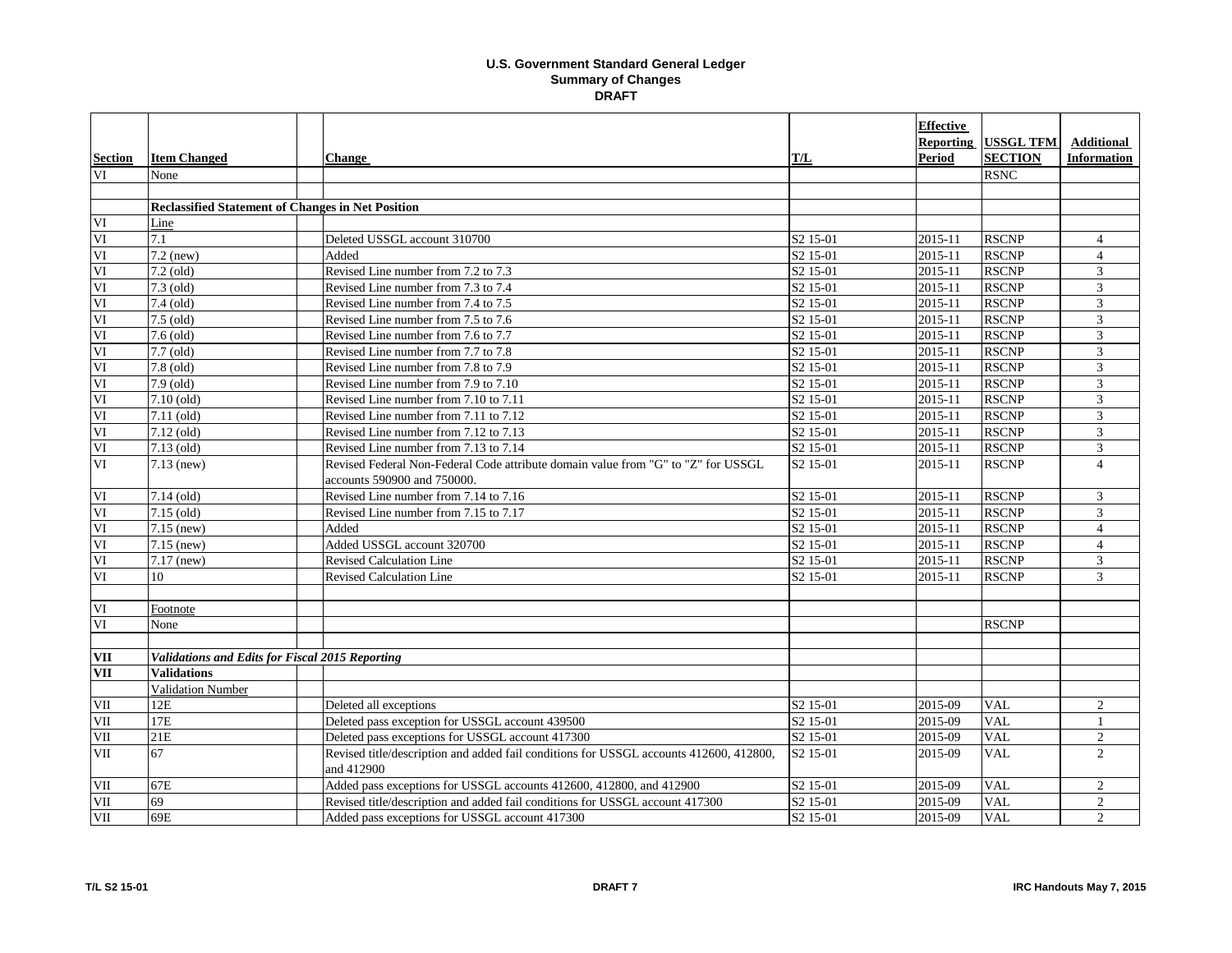|                         |                                        |                                                                                                                                   |                      | <b>Effective</b> |                  |                    |
|-------------------------|----------------------------------------|-----------------------------------------------------------------------------------------------------------------------------------|----------------------|------------------|------------------|--------------------|
|                         |                                        |                                                                                                                                   |                      | Reporting        | <b>USSGL TFM</b> | <b>Additional</b>  |
| <b>Section</b>          | <b>Item Changed</b>                    | <b>Change</b>                                                                                                                     | T/L                  | <b>Period</b>    | <b>SECTION</b>   | <b>Information</b> |
| VII                     | 71                                     | Created validation to limit the use of USSGL account 438200 with GTAS Fund Type Code S2 15-01<br>"ES" and Authority Type Code "S" |                      | 2015-09          | <b>VAL</b>       | 9                  |
| <b>VII</b>              | 71E                                    | Created pass exception for TAS 069X5423                                                                                           | S <sub>2</sub> 15-01 | 2015-09          | <b>VAL</b>       | 9                  |
| VII                     | 72                                     | Created validation to limit the use of USSGL account 412400 with GTAS Fund Type Code S2 15-01<br>"EG"                             |                      | 2015-09          | <b>VAL</b>       |                    |
| VII                     | 72E                                    | Created pass exception for the current annual TAS in fund family 012 1143                                                         | S <sub>2</sub> 15-01 | 2015-09          | <b>VAL</b>       |                    |
| <b>VII</b>              | <b>Edits</b>                           |                                                                                                                                   |                      |                  |                  |                    |
|                         | <b>Edit Number</b>                     |                                                                                                                                   |                      |                  |                  |                    |
| $\rm{VII}$              | 46                                     | Deleted USSGL accounts 412100, 414000, 414500, 429500, and 439500                                                                 | S <sub>2</sub> 15-01 | 2015-09          | <b>EDIT</b>      | $\mathbf{1}$       |
| <b>VII</b>              | 47                                     | Deleted USSGL account 439500                                                                                                      | S <sub>2</sub> 15-01 | 2015-09          | <b>EDIT</b>      | -1                 |
| T/L S2 15-01            |                                        |                                                                                                                                   |                      |                  |                  |                    |
|                         | Part 2 Fiscal 2016                     |                                                                                                                                   |                      |                  |                  |                    |
|                         |                                        |                                                                                                                                   |                      |                  |                  |                    |
| T                       | <b>USSGL Chart of Accounts:</b>        |                                                                                                                                   |                      |                  |                  |                    |
|                         |                                        |                                                                                                                                   |                      |                  |                  |                    |
|                         | 113000                                 | Revised                                                                                                                           | S <sub>2</sub> 15-01 | 2016-01          | <b>COA</b>       | 8                  |
|                         | 113500                                 | Added                                                                                                                             | S <sub>2</sub> 15-01 | 2016-01          | <b>COA</b>       | 8                  |
| $\mathbf{I}$            | <b>USSGL Accounts and Definitions:</b> |                                                                                                                                   |                      |                  |                  |                    |
|                         |                                        |                                                                                                                                   |                      |                  |                  |                    |
| $\mathbf{I}$            | 113000                                 | Revised                                                                                                                           | S <sub>2</sub> 15-01 | 2016-01          | <b>DEF</b>       | 8                  |
| $\overline{\mathbf{u}}$ | 113500                                 | Added                                                                                                                             | S <sub>2</sub> 15-01 | 2016-01          | <b>DEF</b>       | 8                  |
| $\overline{\mathbf{u}}$ | 619000                                 | Revised                                                                                                                           | S <sub>2</sub> 15-01 | 2016-01          | <b>DEF</b>       | 11                 |
| $\overline{\mathbf{u}}$ | 750000                                 | Revised                                                                                                                           | S <sub>2</sub> 15-01 | 2016-01          | <b>DEF</b>       | 11                 |
|                         |                                        |                                                                                                                                   |                      |                  |                  |                    |
| $\overline{III}$        | <b>USSGL Account Transactions:</b>     |                                                                                                                                   |                      |                  |                  |                    |
| $\rm III$               | A189                                   | <b>Technical Changes</b>                                                                                                          | S <sub>2</sub> 15-01 | 2016-01          | <b>TC</b>        | $\overline{2}$     |
| $\overline{m}$          | C108                                   | Added USSGL account 113500                                                                                                        | S <sub>2</sub> 15-01 | 2016-01          | TC               | $\,8\,$            |
| $\overline{\rm{III}}$   | C150                                   | Added USSGL account 113500                                                                                                        | S <sub>2</sub> 15-01 | 2016-01          | <b>TC</b>        | 8                  |
| $\overline{\rm III}$    | C182                                   | <b>Technical Changes</b>                                                                                                          | S <sub>2</sub> 15-01 | 2016-01          | <b>TC</b>        | $\overline{2}$     |
| Ш                       | D306                                   | Added USSGL account 113500                                                                                                        | S <sub>2</sub> 15-01 | 2016-01          | <b>TC</b>        | 8                  |
| $\overline{\mathbb{H}}$ | D310                                   | Added USSGL account 113500                                                                                                        | S <sub>2</sub> 15-01 | 2016-01          | TC               | 8                  |
| $\overline{m}$          | D506                                   | Added USSGL account 113500                                                                                                        | S <sub>2</sub> 15-01 | 2016-01          | TC               | 8                  |
| Ш                       | H100                                   | Added USSGL account 113500                                                                                                        | S2 15-01             | 2016-01          | <b>TC</b>        | 8                  |
| $\rm III$               | H <sub>200</sub>                       | Added USSGL account 113500                                                                                                        | S <sub>2</sub> 15-01 | 2016-01          | <b>TC</b>        | 8                  |
|                         |                                        |                                                                                                                                   |                      |                  |                  |                    |
| IV                      | <b>USSGL Account Attributes:</b>       |                                                                                                                                   |                      |                  |                  |                    |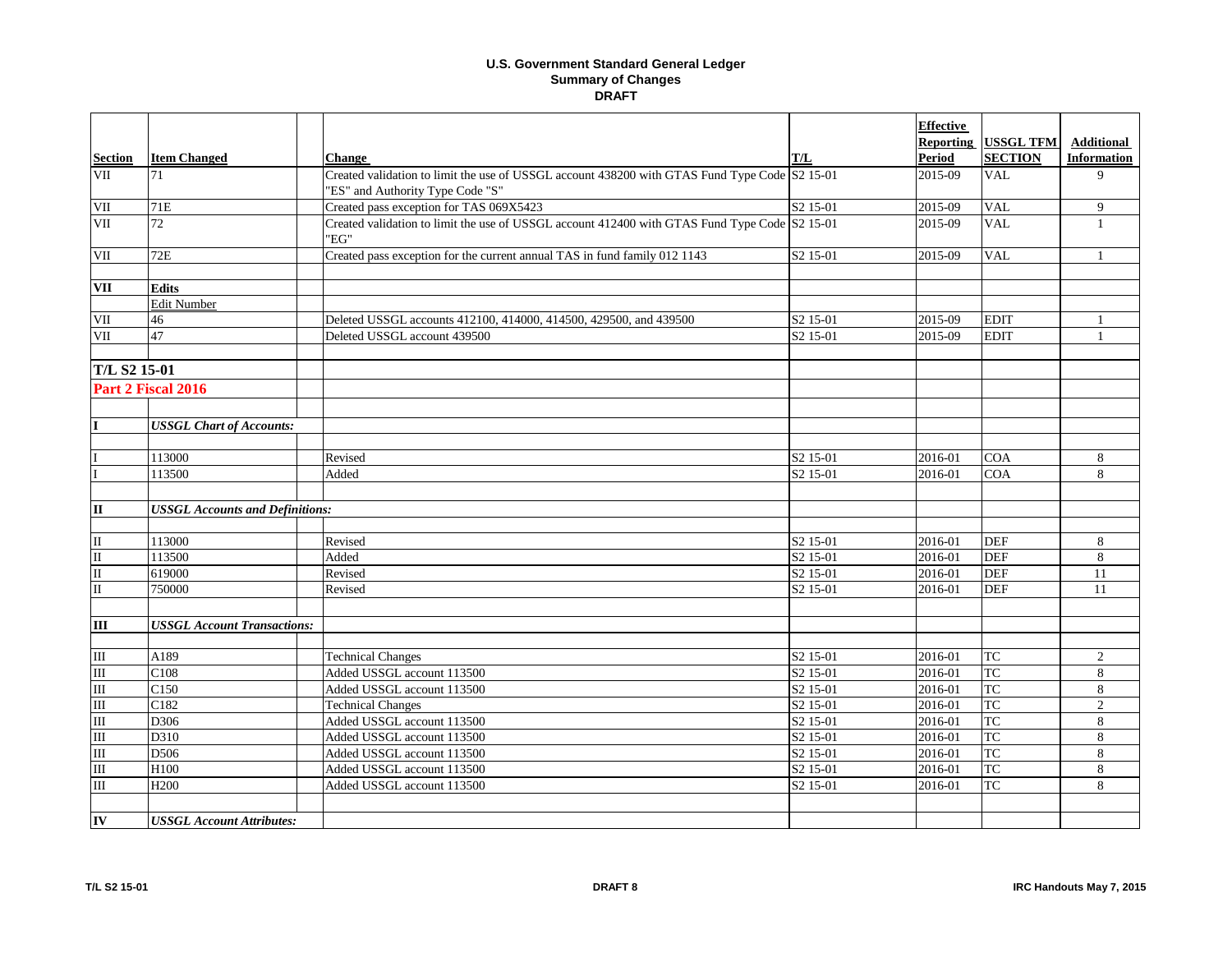|                           |                                                                 |  |                                                                             |                      | <b>Effective</b>                  |                                    |                                         |  |
|---------------------------|-----------------------------------------------------------------|--|-----------------------------------------------------------------------------|----------------------|-----------------------------------|------------------------------------|-----------------------------------------|--|
| <b>Section</b>            | <b>Item Changed</b>                                             |  | <b>Change</b>                                                               | T/L                  | <b>Reporting</b><br><b>Period</b> | <b>USSGL TFM</b><br><b>SECTION</b> | <b>Additional</b><br><b>Information</b> |  |
|                           |                                                                 |  | <b>USSGL Proprietary and Budgetary Account Attribute Definition Report:</b> |                      |                                   |                                    |                                         |  |
| ${\rm IV}$                | None                                                            |  |                                                                             |                      |                                   | ${\sf ADR}$                        |                                         |  |
|                           |                                                                 |  |                                                                             |                      |                                   |                                    |                                         |  |
| IV                        | <b>USSGL Proprietary and Budgetary Account Attribute Table:</b> |  |                                                                             |                      |                                   |                                    |                                         |  |
|                           | Attribute                                                       |  |                                                                             |                      |                                   |                                    |                                         |  |
| $\overline{\text{IV}}$    | Credit Cohort Year                                              |  | Added domain value "2017"                                                   | S <sub>2</sub> 15-01 | 2016-01                           | <b>ATT TBL</b>                     | 6                                       |  |
|                           |                                                                 |  |                                                                             |                      |                                   |                                    |                                         |  |
|                           | <b>USSGL</b>                                                    |  |                                                                             |                      |                                   |                                    |                                         |  |
| IV                        | None                                                            |  |                                                                             |                      |                                   | <b>ATT TBL</b>                     |                                         |  |
|                           |                                                                 |  |                                                                             |                      |                                   |                                    |                                         |  |
| $\mathbf{V}$              | <b>USSGL Crosswalks to Standard External Reports:</b>           |  |                                                                             |                      |                                   |                                    |                                         |  |
|                           | <b>Balance Sheet:</b>                                           |  |                                                                             |                      |                                   |                                    |                                         |  |
| $\mathbf V$               | Line                                                            |  |                                                                             |                      |                                   |                                    |                                         |  |
| $\overline{\mathsf{V}}$   |                                                                 |  | Added USSGL account 113500                                                  | S <sub>2</sub> 15-01 | $2016 - 01$                       | <b>BS</b>                          | 8                                       |  |
|                           |                                                                 |  |                                                                             |                      |                                   |                                    |                                         |  |
| V                         | Footnote                                                        |  |                                                                             |                      |                                   |                                    |                                         |  |
| $\overline{\mathsf{V}}$   | None                                                            |  |                                                                             |                      |                                   | BS                                 |                                         |  |
|                           |                                                                 |  |                                                                             |                      |                                   |                                    |                                         |  |
|                           | <b>Statement of Net Cost:</b>                                   |  |                                                                             |                      |                                   |                                    |                                         |  |
| V                         | Line                                                            |  |                                                                             |                      |                                   |                                    |                                         |  |
| $\overline{\mathsf{V}}$   | None                                                            |  |                                                                             |                      |                                   | <b>SNC</b>                         |                                         |  |
|                           |                                                                 |  |                                                                             |                      |                                   |                                    |                                         |  |
| V                         | Footnote                                                        |  |                                                                             |                      |                                   |                                    |                                         |  |
| $\overline{\mathsf{V}}$   | None                                                            |  |                                                                             |                      |                                   | <b>SNC</b>                         |                                         |  |
|                           |                                                                 |  |                                                                             |                      |                                   |                                    |                                         |  |
|                           | <b>Statement of Changes in Net Position:</b>                    |  |                                                                             |                      |                                   |                                    |                                         |  |
| $\ensuremath{\mathsf{V}}$ | Line                                                            |  |                                                                             |                      |                                   |                                    |                                         |  |
|                           | None                                                            |  |                                                                             |                      |                                   | <b>SCNP</b>                        |                                         |  |
|                           |                                                                 |  |                                                                             |                      |                                   |                                    |                                         |  |
| V                         | Footnote                                                        |  |                                                                             |                      |                                   |                                    |                                         |  |
| $\overline{\mathsf{V}}$   | None                                                            |  |                                                                             |                      |                                   | <b>SCNP</b>                        |                                         |  |
|                           |                                                                 |  |                                                                             |                      |                                   |                                    |                                         |  |
|                           | <b>Statement of Custodial Activity:</b>                         |  |                                                                             |                      |                                   |                                    |                                         |  |
|                           |                                                                 |  |                                                                             |                      |                                   |                                    |                                         |  |
| $\mathbf V$               | Line                                                            |  |                                                                             |                      |                                   |                                    |                                         |  |
| $\overline{\mathsf{V}}$   | None                                                            |  |                                                                             |                      |                                   | <b>SCA</b>                         |                                         |  |
|                           |                                                                 |  |                                                                             |                      |                                   |                                    |                                         |  |
| $\mathbf V$               | Footnote                                                        |  |                                                                             |                      |                                   |                                    |                                         |  |
| V                         | None                                                            |  |                                                                             |                      |                                   | <b>SCA</b>                         |                                         |  |
|                           |                                                                 |  |                                                                             |                      |                                   |                                    |                                         |  |
|                           | <b>Statement of Budgetary Resources:</b>                        |  |                                                                             |                      |                                   |                                    |                                         |  |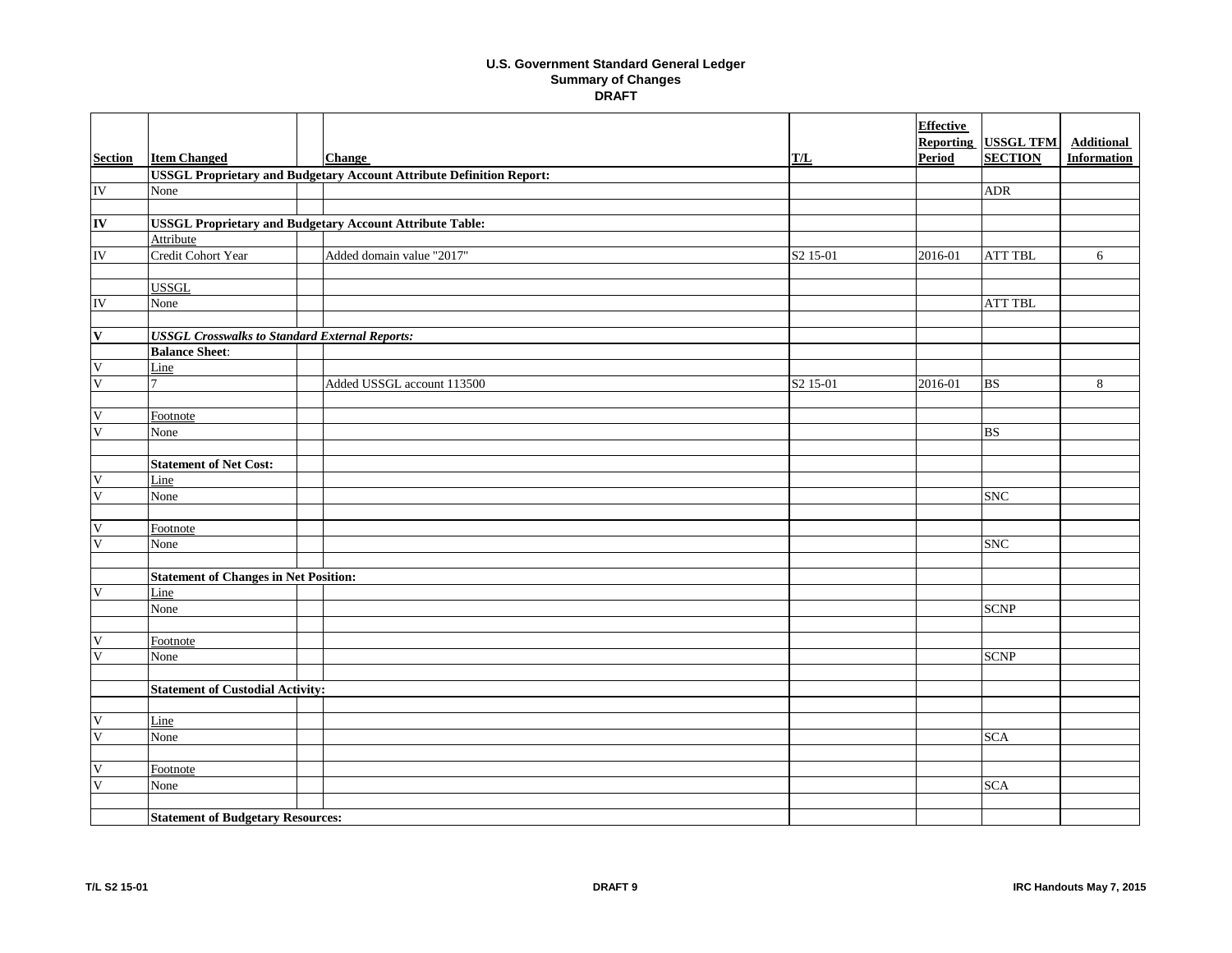|                                     |                                                     |  |                                                             |                      | <b>Effective</b> |                  |                    |  |
|-------------------------------------|-----------------------------------------------------|--|-------------------------------------------------------------|----------------------|------------------|------------------|--------------------|--|
|                                     |                                                     |  |                                                             |                      | <b>Reporting</b> | <b>USSGL TFM</b> | <b>Additional</b>  |  |
| $\frac{\textbf{Section}}{\text{V}}$ | <b>Item Changed</b>                                 |  | <b>Change</b>                                               | TL                   | Period           | <b>SECTION</b>   | <b>Information</b> |  |
|                                     | Column                                              |  |                                                             |                      |                  |                  |                    |  |
| $\overline{\mathsf{V}}$             | None                                                |  |                                                             |                      |                  | <b>SBR</b>       |                    |  |
|                                     |                                                     |  |                                                             |                      |                  |                  |                    |  |
| $\mathbf{V}$                        | Line                                                |  |                                                             |                      |                  |                  |                    |  |
| $\overline{\mathsf{v}}$             | None                                                |  |                                                             |                      |                  | <b>SBR</b>       |                    |  |
|                                     |                                                     |  |                                                             |                      |                  |                  |                    |  |
| $\mathbf V$                         | Footnote                                            |  |                                                             |                      |                  |                  |                    |  |
| $\overline{\mathsf{V}}$             | None                                                |  |                                                             |                      |                  | SBR              |                    |  |
|                                     |                                                     |  |                                                             |                      |                  |                  |                    |  |
|                                     |                                                     |  | SF 133: Report on Budget Execution and Budgetary Resources: |                      |                  |                  |                    |  |
|                                     | Column                                              |  |                                                             |                      |                  |                  |                    |  |
| V                                   | None                                                |  |                                                             |                      |                  | SF 133           |                    |  |
|                                     |                                                     |  |                                                             |                      |                  |                  |                    |  |
|                                     | Line                                                |  |                                                             |                      |                  |                  |                    |  |
| V                                   | None                                                |  |                                                             |                      |                  | SF 133           |                    |  |
|                                     |                                                     |  |                                                             |                      |                  |                  |                    |  |
|                                     | Footnote                                            |  |                                                             |                      |                  |                  |                    |  |
| $\overline{\mathsf{V}}$             | None                                                |  |                                                             |                      |                  | SF 133           |                    |  |
|                                     |                                                     |  |                                                             |                      |                  |                  |                    |  |
|                                     | Schedule P: Program and Financing (P&F):            |  |                                                             |                      |                  |                  |                    |  |
|                                     | Column                                              |  |                                                             |                      |                  |                  |                    |  |
| $\mathbf V$                         | None                                                |  |                                                             |                      |                  | P&F              |                    |  |
|                                     |                                                     |  |                                                             |                      |                  |                  |                    |  |
|                                     | Line                                                |  |                                                             |                      |                  |                  |                    |  |
| V                                   | None                                                |  |                                                             |                      |                  | P&F              |                    |  |
|                                     |                                                     |  |                                                             |                      |                  |                  |                    |  |
|                                     | Footnote                                            |  |                                                             |                      |                  |                  |                    |  |
| $\mathbf V$                         | None                                                |  |                                                             |                      |                  | P&F              |                    |  |
|                                     |                                                     |  |                                                             |                      |                  |                  |                    |  |
| $\overline{\mathbf{VI}}$            | <b>USSGL Crosswalks to Reclassified Statements:</b> |  |                                                             |                      |                  |                  |                    |  |
|                                     | <b>Reclassified Balance Sheet:</b>                  |  |                                                             |                      |                  |                  |                    |  |
|                                     | Column                                              |  |                                                             |                      |                  |                  |                    |  |
| VI                                  | None                                                |  |                                                             |                      |                  | <b>RBS</b>       |                    |  |
|                                     |                                                     |  |                                                             |                      |                  |                  |                    |  |
| $\rm{VI}$                           | Line                                                |  |                                                             |                      |                  |                  |                    |  |
| VI                                  | 2.1                                                 |  | Added USSGL account 113500                                  | S <sub>2</sub> 15-01 | 2016-01          | <b>RBS</b>       | $\sqrt{8}$         |  |
|                                     |                                                     |  |                                                             |                      |                  |                  |                    |  |
| VI                                  | Footnote                                            |  |                                                             |                      |                  |                  |                    |  |
| $\mathbf{VI}$                       | None                                                |  |                                                             |                      |                  | <b>RBS</b>       |                    |  |
|                                     |                                                     |  |                                                             |                      |                  |                  |                    |  |
|                                     | <b>Reclassified Statement of Net Cost:</b>          |  |                                                             |                      |                  |                  |                    |  |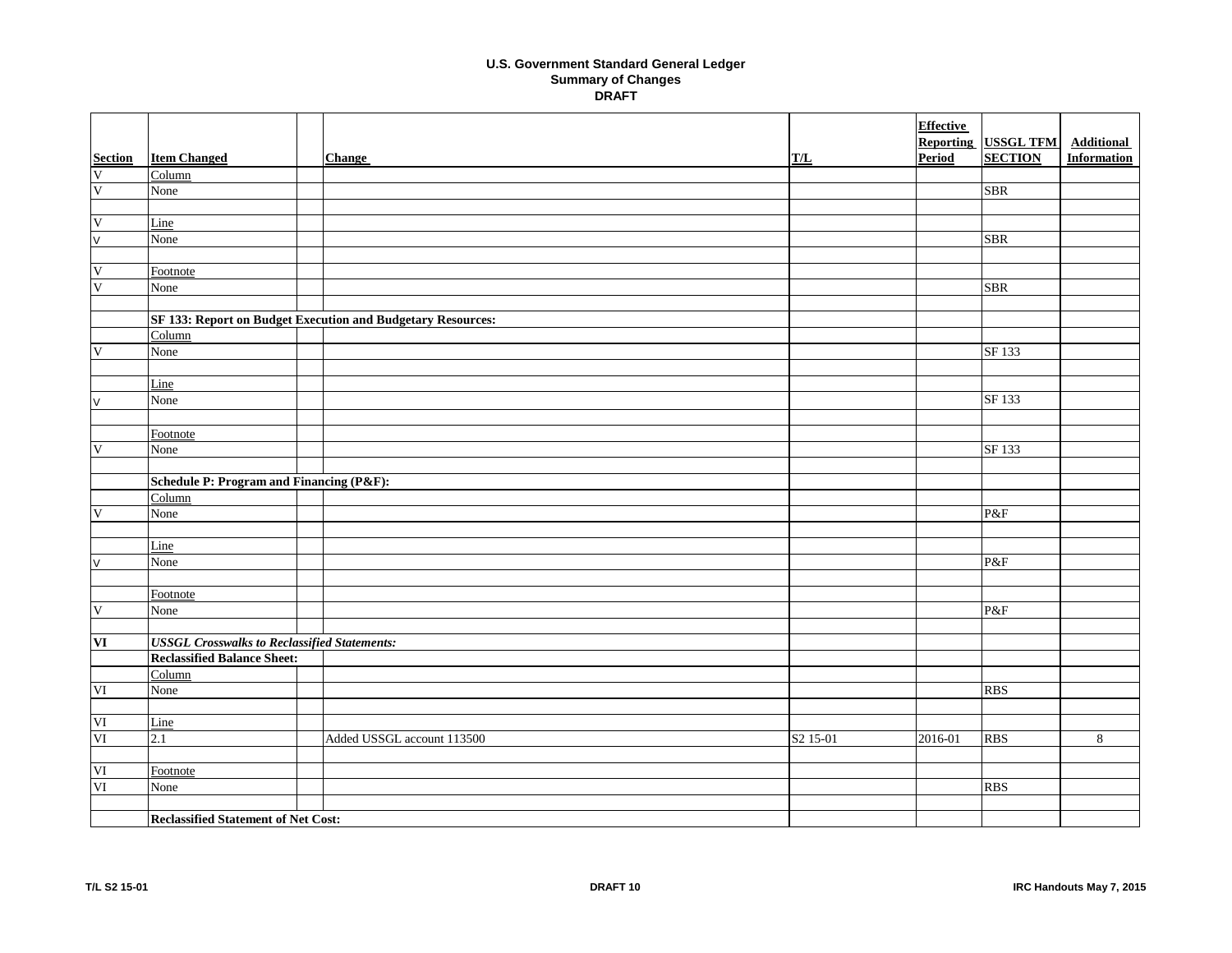|                |                                                          |                                                                                                                 |                      | <b>Effective</b><br><b>Reporting</b> | <b>USSGL TFM</b> | <b>Additional</b>  |
|----------------|----------------------------------------------------------|-----------------------------------------------------------------------------------------------------------------|----------------------|--------------------------------------|------------------|--------------------|
| <b>Section</b> | <b>Item Changed</b>                                      | <b>Change</b>                                                                                                   | T/L                  | <b>Period</b>                        | <b>SECTION</b>   | <b>Information</b> |
| VI             | Line                                                     |                                                                                                                 |                      |                                      |                  |                    |
| VI             | None                                                     |                                                                                                                 |                      |                                      | <b>RSNC</b>      |                    |
|                |                                                          |                                                                                                                 |                      |                                      |                  |                    |
| VI             | Footnote                                                 |                                                                                                                 |                      |                                      |                  |                    |
| VI             | None                                                     |                                                                                                                 |                      |                                      | <b>RSNC</b>      |                    |
|                |                                                          |                                                                                                                 |                      |                                      |                  |                    |
|                | <b>Reclassified Statement of Changes in Net Position</b> |                                                                                                                 |                      |                                      |                  |                    |
| VI             | Line                                                     |                                                                                                                 |                      |                                      |                  |                    |
| VI             | None                                                     |                                                                                                                 |                      |                                      | <b>RSCNP</b>     |                    |
|                |                                                          |                                                                                                                 |                      |                                      |                  |                    |
| VI             | Footnote                                                 |                                                                                                                 |                      |                                      |                  |                    |
| VI             | None                                                     |                                                                                                                 |                      |                                      | <b>RSCNP</b>     |                    |
|                |                                                          |                                                                                                                 |                      |                                      |                  |                    |
| <b>VII</b>     | Validations and Edits for Fiscal 2016 Reporting          |                                                                                                                 |                      |                                      |                  |                    |
| <b>VII</b>     | <b>Validations</b>                                       |                                                                                                                 |                      |                                      |                  |                    |
|                | Validation Number                                        |                                                                                                                 |                      |                                      |                  |                    |
| <b>VII</b>     | 27                                                       | Added pass condition for Credit Cohort Year "2016"                                                              | S2 15-01             | 2016-01                              | <b>VAL</b>       | 6                  |
| <b>VII</b>     | 27E                                                      | Added pass exception for Credit Cohort Year "2017" and deleted pass exceptions for<br>Credit Cohort Year "2016" | S <sub>2</sub> 15-01 | 2016-01                              | <b>VAL</b>       | 6                  |
|                |                                                          |                                                                                                                 |                      |                                      |                  |                    |
| VII            | <b>Edits</b>                                             |                                                                                                                 |                      |                                      |                  |                    |
|                | <b>Edit Number</b>                                       |                                                                                                                 |                      |                                      |                  |                    |
| VII            |                                                          | Added USSGL account 113500                                                                                      | S <sub>2</sub> 15-01 | 2016-01                              | <b>EDIT</b>      | 8                  |
| VII            | 22                                                       | Added USSGL account 113500                                                                                      | S <sub>2</sub> 15-01 | 2016-01                              | <b>EDIT</b>      | 8                  |
| <b>VII</b>     | 23                                                       | Added USSGL account 113500                                                                                      | S <sub>2</sub> 15-01 | 2016-01                              | <b>EDIT</b>      | 8                  |
| <b>VII</b>     | 45                                                       | Added USSGL account 113500 and closing group 113500                                                             | S <sub>2</sub> 15-01 | 2016-01                              | <b>EDIT</b>      | 8                  |
|                |                                                          |                                                                                                                 |                      |                                      |                  |                    |